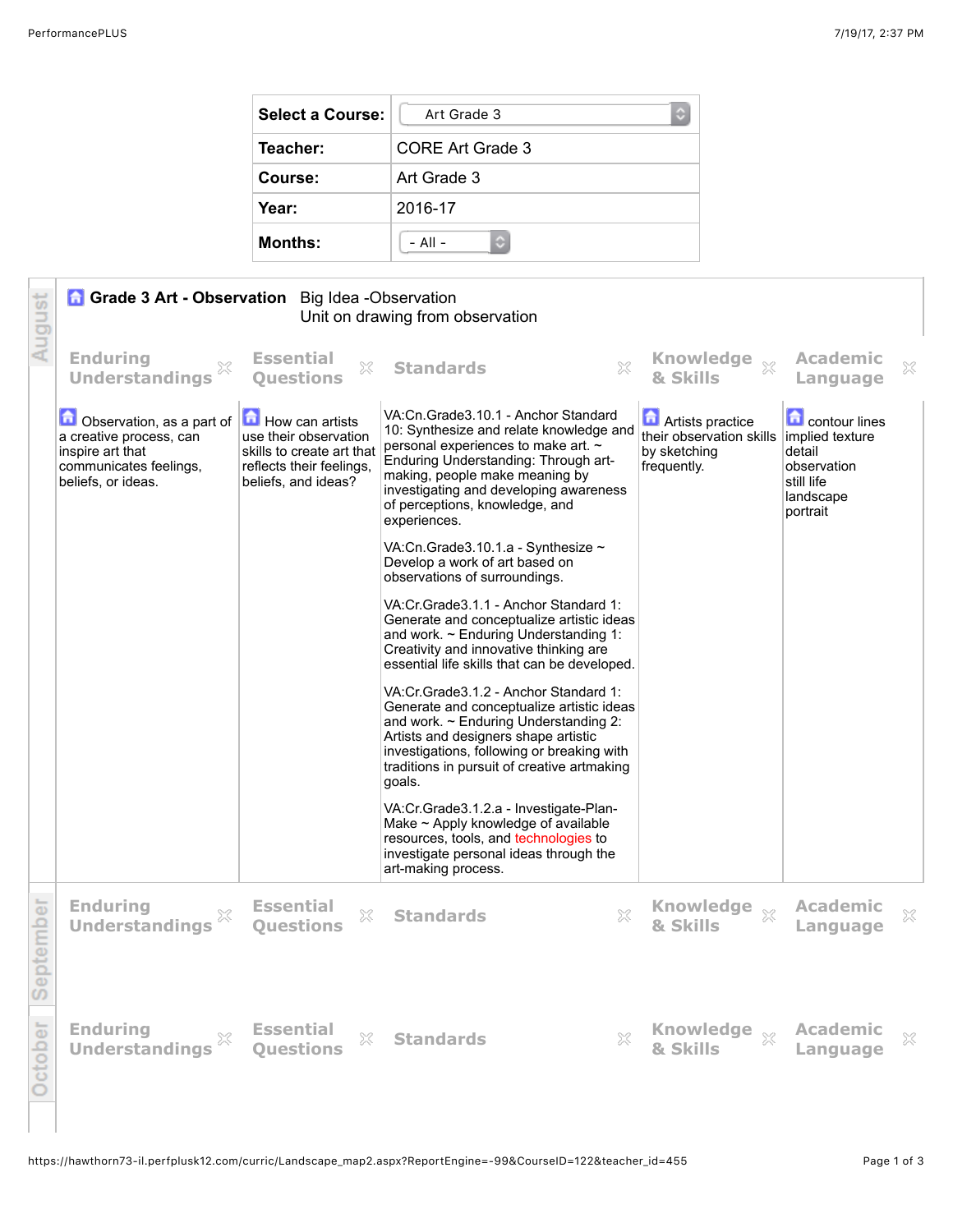

https://hawthorn73-il.perfplusk12.com/curric/Landscape\_map2.aspx?ReportEngine=-99&CourseID=122&teacher\_id=455 Page 2 of 3